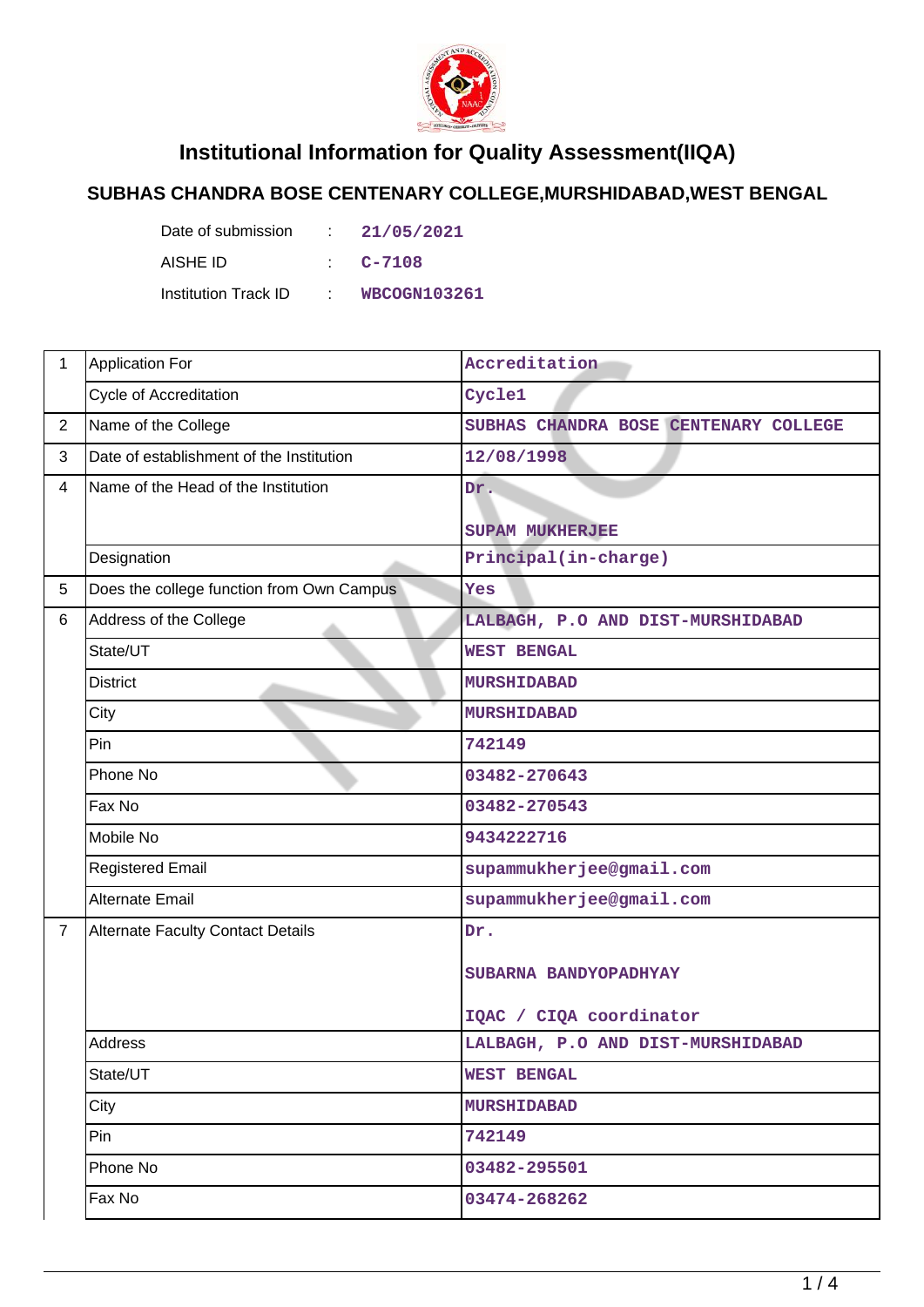|    | Mobile No                                                                                                                  |                                                                                                                                                                                                                                                                                 | 9732564404                     |               |          |  |
|----|----------------------------------------------------------------------------------------------------------------------------|---------------------------------------------------------------------------------------------------------------------------------------------------------------------------------------------------------------------------------------------------------------------------------|--------------------------------|---------------|----------|--|
|    | Email                                                                                                                      |                                                                                                                                                                                                                                                                                 | subarna.am81@gmail.com         |               |          |  |
|    | Alternate Email                                                                                                            |                                                                                                                                                                                                                                                                                 | iqac.scbcc@gmail.com           |               |          |  |
| 8  | Website                                                                                                                    |                                                                                                                                                                                                                                                                                 | www.scbcc.ac.in                |               |          |  |
| 9  | Has the Institution completed 6 years of existence /<br>Years of graduation of last two batches                            |                                                                                                                                                                                                                                                                                 | Yes<br>Year1- 2019 Year2- 2020 |               |          |  |
| 10 | Nature of the college                                                                                                      |                                                                                                                                                                                                                                                                                 | Grant-in-aid                   |               |          |  |
| 11 | <b>College Affiliation</b>                                                                                                 | Affiliated                                                                                                                                                                                                                                                                      |                                |               |          |  |
| 12 |                                                                                                                            | Name of the affiliating University(ies) and the state(s) in which the University(ies) is located                                                                                                                                                                                |                                |               |          |  |
|    | <b>State</b>                                                                                                               | <b>University Name</b>                                                                                                                                                                                                                                                          | <b>Documents</b>               |               |          |  |
|    | West Bengal                                                                                                                | University of Kalyani                                                                                                                                                                                                                                                           |                                | View Document |          |  |
|    |                                                                                                                            |                                                                                                                                                                                                                                                                                 |                                |               |          |  |
| 13 | <b>UGC Act?</b>                                                                                                            | Is the Institution recognized under section 2(f) of the                                                                                                                                                                                                                         | Yes                            |               |          |  |
|    |                                                                                                                            |                                                                                                                                                                                                                                                                                 | 16/08/2007                     |               |          |  |
|    |                                                                                                                            |                                                                                                                                                                                                                                                                                 | <b>View Document</b>           |               |          |  |
| 14 | Is the Institution recognized under section 12B of the<br><b>UGC Act?</b>                                                  | Yes<br>23/07/2012                                                                                                                                                                                                                                                               |                                |               |          |  |
|    | If yes, date of recognition by UGC under section<br>12B along with latest Plan General Development<br>Grant release letter | View Document                                                                                                                                                                                                                                                                   |                                |               |          |  |
| 15 | Is the institution recognised as an Autonomous<br>College by the UGC?                                                      | <b>No</b>                                                                                                                                                                                                                                                                       |                                |               |          |  |
| 16 | Is the institution recognised as a 'College with<br>Potential for Excellence (CPE)' by the UGC?                            |                                                                                                                                                                                                                                                                                 | <b>No</b>                      |               |          |  |
| 17 | Is the institution recognised as a 'College of<br>Excellence' by the UGC?                                                  |                                                                                                                                                                                                                                                                                 | <b>No</b>                      |               |          |  |
| 18 | Is the College offering any programmes recognised<br>by any Statutory Regulatory Authority (SRA)                           |                                                                                                                                                                                                                                                                                 | <b>No</b>                      |               |          |  |
|    | <b>Statutory Regulatory Authorities</b>                                                                                    |                                                                                                                                                                                                                                                                                 |                                | SRA program   | Document |  |
|    |                                                                                                                            |                                                                                                                                                                                                                                                                                 |                                | No Content    |          |  |
|    |                                                                                                                            |                                                                                                                                                                                                                                                                                 |                                |               |          |  |
| 19 | or other appropriate Government authorities as                                                                             | If the institution is not affiliated to a university and is<br>offering programmes recognized by any Statutory<br>Regulatory Authorities (SRA), are the programmes<br>recognized by Association of Indian Universities(AIU)<br>equivalent to UG / PG Programmes of a University | Not Applicable                 |               |          |  |
| 20 | Number of programmes offered                                                                                               |                                                                                                                                                                                                                                                                                 |                                |               |          |  |
|    | Programmes                                                                                                                 | Number                                                                                                                                                                                                                                                                          |                                |               |          |  |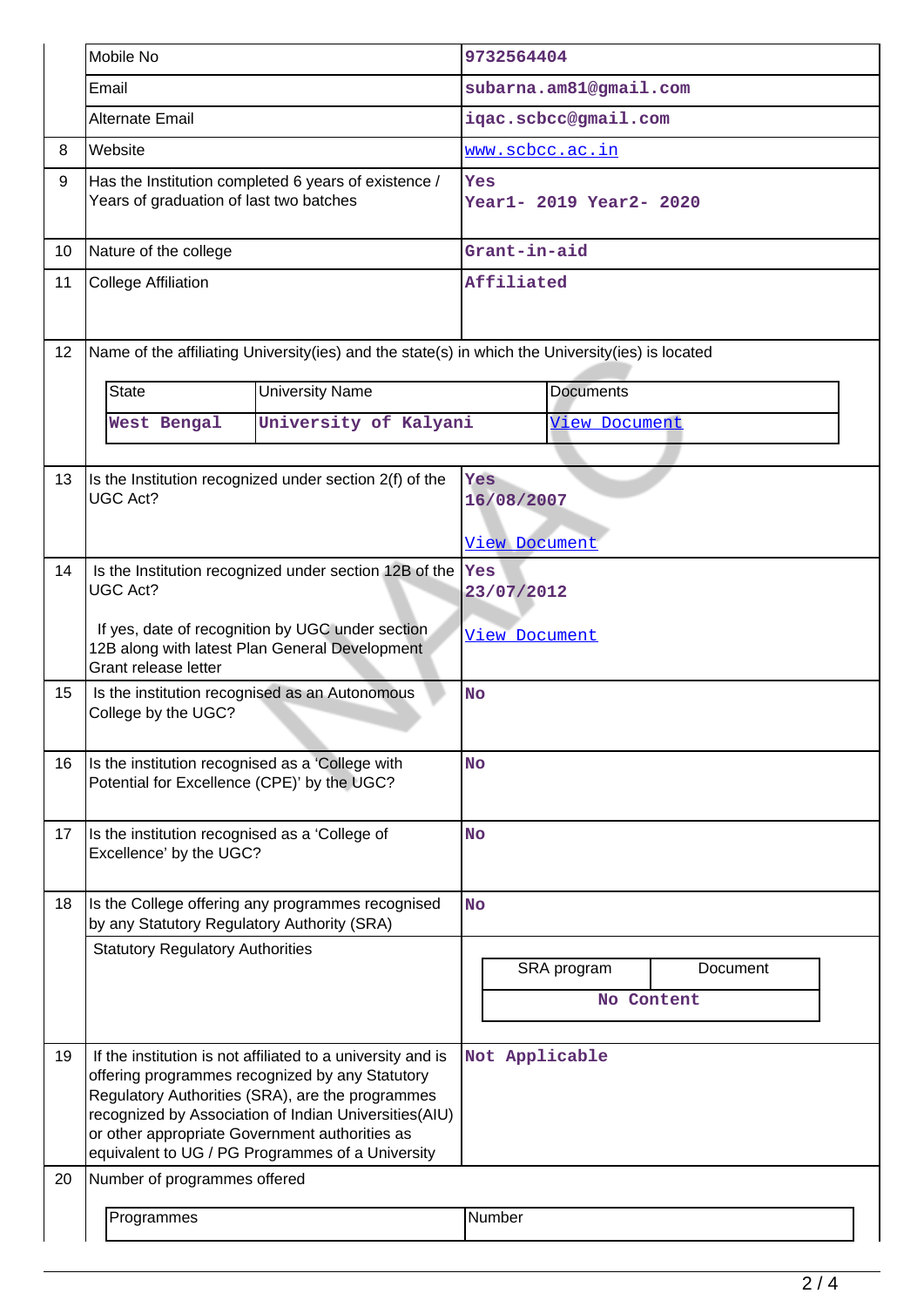| UG                                                                     | 19       |
|------------------------------------------------------------------------|----------|
| $_{\rm PG}$                                                            | 0        |
| Post Master's (DM, Ayurveda<br>Vachaspathi, M.Ch)                      | 0        |
| Pre Doctoral (M.Phil)                                                  | O        |
| Doctoral (Ph.D)                                                        | n        |
| Post Doctoral (D.Sc, D.Litt,<br>LLD)                                   | $\Omega$ |
| PG Diploma recognised by statutory 0<br>authority including university |          |
| Diploma                                                                | O        |
| Certificate / Awareness                                                | O        |

## 21 Programme Details

| Program              | Department | University Affiliation | <b>SRA Recognition</b> | <b>Affiliation Status</b> |
|----------------------|------------|------------------------|------------------------|---------------------------|
| <b>BA(PROGRAMME)</b> | Physical   | University of          |                        | Permanent                 |
|                      | Education  | Kalyani                |                        |                           |
| <b>BA(HONOURS)</b>   | Bengali    | University of          |                        | Permanent                 |
|                      |            | Kalyani                |                        |                           |
| <b>BA(PROGRAMME)</b> | Bengali    | University of          |                        | Permanent                 |
|                      |            | Kalyani                |                        |                           |
| <b>BA(HONOURS)</b>   | Education  | University of          |                        | Permanent                 |
|                      |            | Kalyani                |                        |                           |
| <b>BA(PROGRAMME)</b> | Education  | University of          |                        | Permanent                 |
|                      |            | Kalyani                |                        |                           |
| <b>BA(HONOURS)</b>   | English    | University of          |                        | Permanent                 |
|                      |            | Kalyani                |                        |                           |
| <b>BA(PROGRAMME)</b> | English    | University of          |                        | Permanent                 |
|                      |            | Kalyani                |                        |                           |
| <b>BA(HONOURS)</b>   | History    | University of          |                        | Permanent                 |
|                      |            | Kalyani                |                        |                           |
| <b>BA(PROGRAMME)</b> | History    | University of          |                        | Permanent                 |
|                      |            | Kalyani                |                        |                           |
| <b>BA(HONOURS)</b>   | Geography  | University of          |                        | Permanent                 |
|                      |            | Kalyani                |                        |                           |
| <b>BA(PROGRAMME)</b> | Geography  | University of          |                        | Permanent                 |
|                      |            | Kalyani                |                        |                           |
| <b>BA(HONOURS)</b>   | Philosophy | University of          |                        | Permanent                 |
|                      |            | Kalyani                |                        |                           |
| <b>BA(PROGRAMME)</b> | Philosophy | University of          |                        | Permanent                 |
|                      |            | Kalyani                |                        |                           |
| <b>BA(HONOURS)</b>   | Sanskrit   | University of          |                        | Permanent                 |
|                      |            | Kalyani                |                        |                           |
| <b>BA(PROGRAMME)</b> | Sanskrit   | University of          |                        | Permanent                 |
|                      |            | Kalyani                |                        |                           |
| <b>BA(HONOURS)</b>   | Political  | University of          |                        | Permanent                 |
|                      | Science    | Kalyani                |                        |                           |
| <b>BA(PROGRAMME)</b> | Political  | University of          |                        | Permanent                 |
|                      | Science    | Kalyani                |                        |                           |
| <b>BA(HONOURS)</b>   | Urdu       | University of          |                        | Permanent                 |
|                      |            | Kalyani                |                        |                           |
|                      |            |                        |                        |                           |